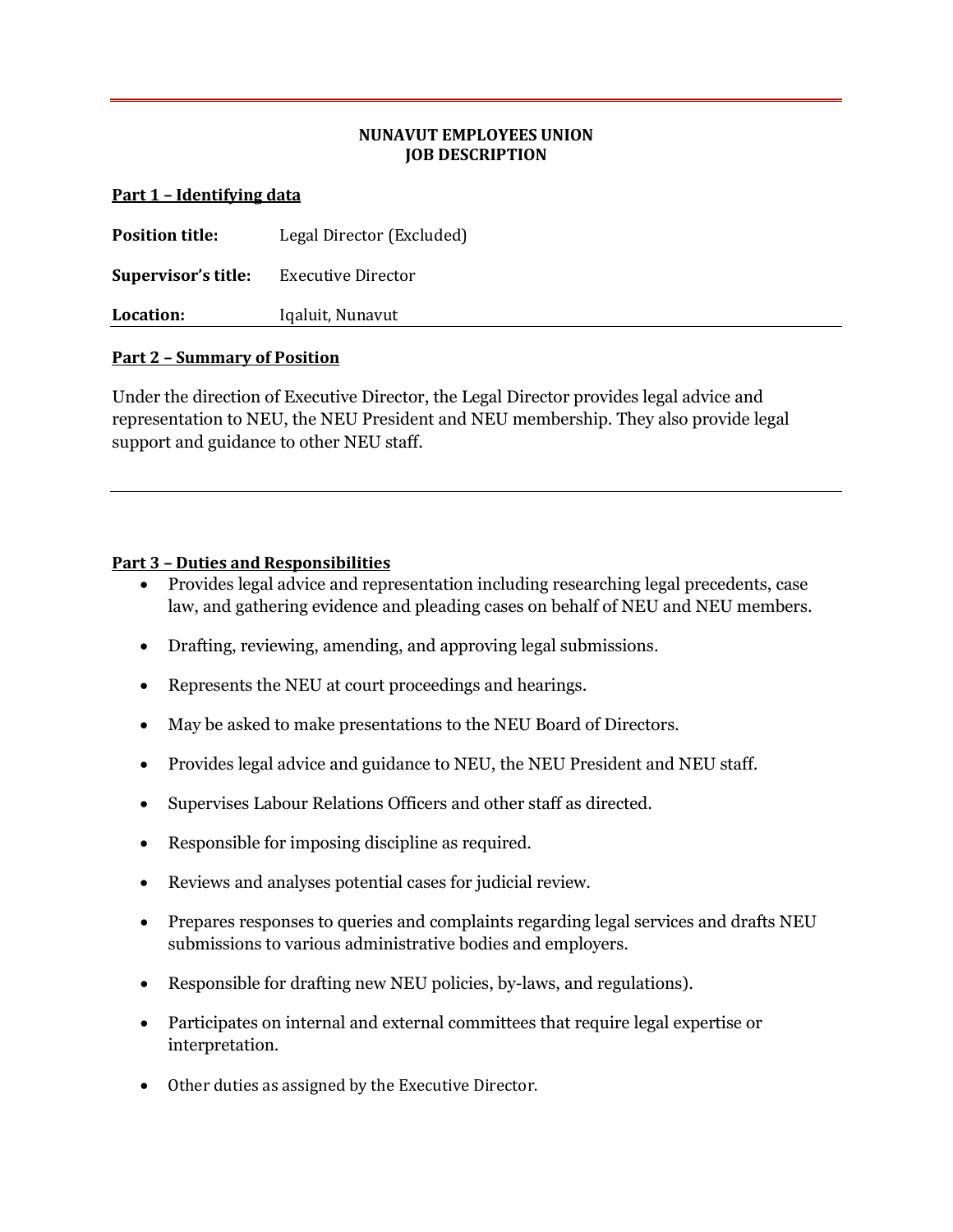## **Part 4 - Contacts**

| Executive Director             | To receive direction and assignments<br>To provide updates on on-going cases, submissions and<br>possible legal intervention |
|--------------------------------|------------------------------------------------------------------------------------------------------------------------------|
| <b>President and Executive</b> | To provide updates on-going cases, submissions and<br>possible legal intervention                                            |
| Membership                     | To provide advice and guidance on legal issues under<br>the direction of the Executive Director                              |
| Colleagues                     | To share knowledge and experience and provide advice<br>and guidance on legal issues                                         |
| Employers                      | To interact on legal issues                                                                                                  |
| <b>PSAC</b>                    | To coordinate legal initiatives with PSAC Legal Office as<br>required                                                        |

## **Part 5 – Specific Accountabilities**

The Legal Director is responsible for legal advice and representation to NEU, the NEU President and NEU membership. They also provide legal support and guidance to other NEU staff and supervise the Labour Relations Officers.

# **Part 6 – Qualifications and Competencies**

### **Qualifications**

- A law degree from a recognized university, been called to the bar and be a member in good standing of a recognized law society
- Must be able to practice law in Nunavut and attend court hearings.
- Excellent oral and written communication skills
- Ability to recognize, analyze and solve legal problems
- Good knowledge of NEU/ PSAC programs and policies and human rights and labour legislation
- Knowledge of the labour movement and socio-economic issues and social justice movements
- Strong commitment to and understanding of labour, equity and social justice principles
- Demonstrated conflict resolution capabilities